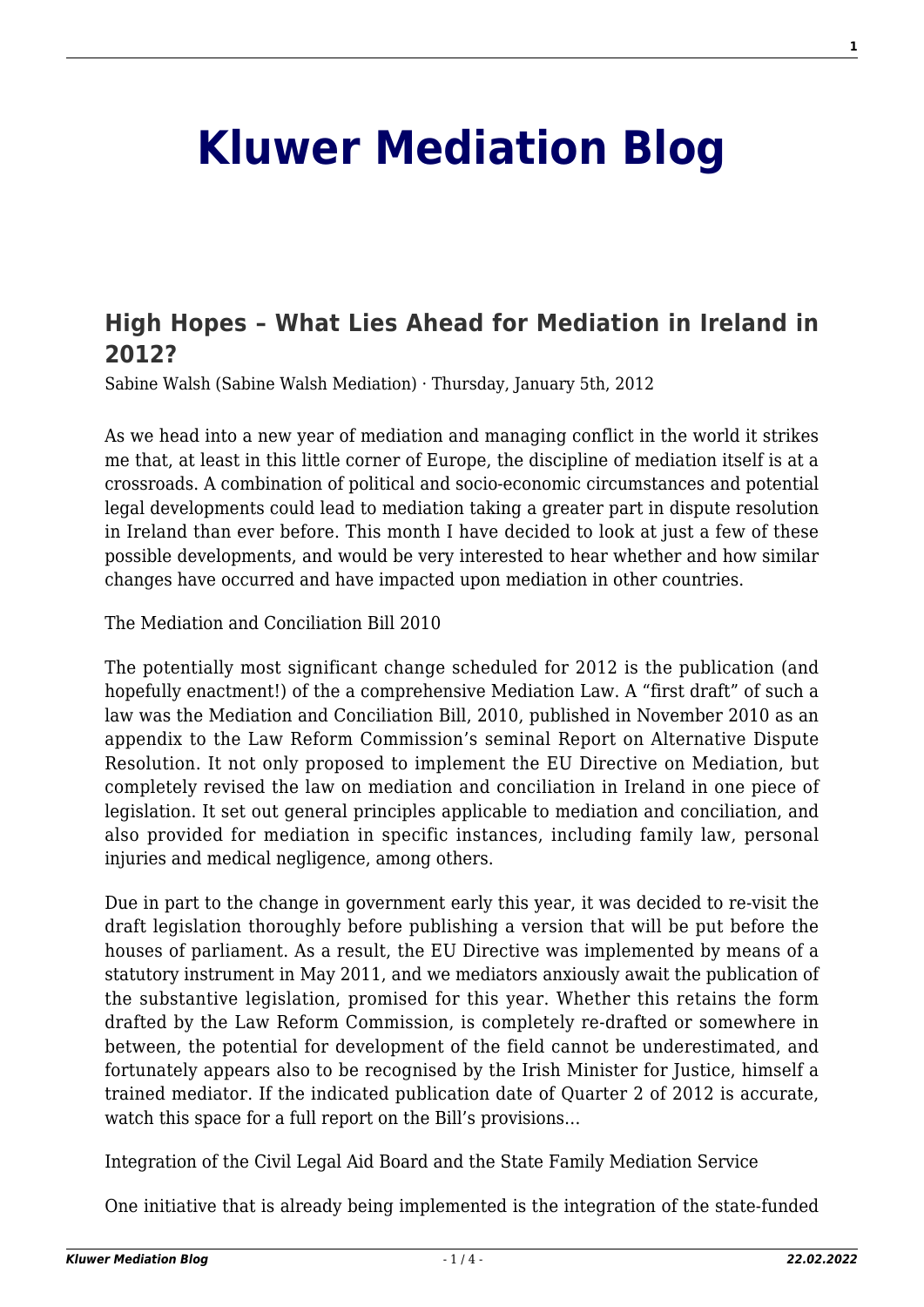Family Mediation Service (FMS) with the Civil Legal Aid Board. Previously, FMS was administered by the Family Support Agency which operated under the aegis of the Department of Community, Equality and Gaeltacht Affairs. The Legal Aid Board, which provides legal aid in particular to couples in the process of separating, operates under the Department of Justice. It was widely agreed that greater co-ordination between these two services was required in order to increase the uptake of mediation in family matters. The Minister therefore passed the law transferring the FMS to the Legal Aid Board on 1st November 2011 in order to "drive reform and modernisation in this critical area and to put in place a process and structure which facilitates a coherent and integrated approach to resolving certain family law disputes" . This development builds on a pervious initiative to co-locate a branch of the FMS with the offices of the Legal Aid Board and Courts Service in Dolphin House in Dublin, in order to provide a "one stop shop" for family law clients who are eligible for legal aid.

What is now required, in my opinion, is an extension of this integration and co-location of services to all other areas of the country, in the first instance, and then also to privately funded family disputes and non-family-law disputes. While it would be foolish to hope that the heavily indebted Irish state would extend funding for mediation any further than those services that are already funded, and one might well have justifiable concern about the continued funding for such services, even making information on mediation and lists of private mediators available through the Courts Service and at court houses and court offices would go some way towards increasing the visibility of mediation for those in dispute. It would also, I would submit, make it easier for judges to refer cases to mediation, either under the various legal provisions which exist or by virtue of the discretion they have to do so. Perhaps even a duty roster of mediators being available to offer free information sessions, such as that envisaged by draft German mediation legislation, might be put in place without too much difficulty.

### Co-ordination of training and accreditation of mediators

As both a mediator and a mediation trainer, this is one area that I feel is desperately in need of reform. In Ireland as, I understand, in many other countries, there is no one central authority responsible for "quality control" of mediators. Any person, technically, can call themselves a mediator. A number of agencies and organisations offer some form of accreditation, based on a provision in the Civil Liability and Courts Act 2004 nominating 6 bodies who can appoint a "chairperson of a mediation conference". The same legislation also permits solicitors or barristers of 5 years standing to act as mediators though does not require specialised training for such practitioners. There are no generally recognised or enforced standards of training or requirements for continuing professional development.

One of the professional bodies for mediators, the Mediator's Institute of Ireland, is endeavouring to set up such training and quality control standards but can only impose these on their members. Other agencies and training providers then have other standards. What is even more disappointing is that the Law Reform Commission, somewhat surprisingly, in my opinion, recommended NOT to create a statutory scheme of training and accreditation, recommending this only be done when mediation is fully developed in Ireland. I would submit that in order for mediation to

**2**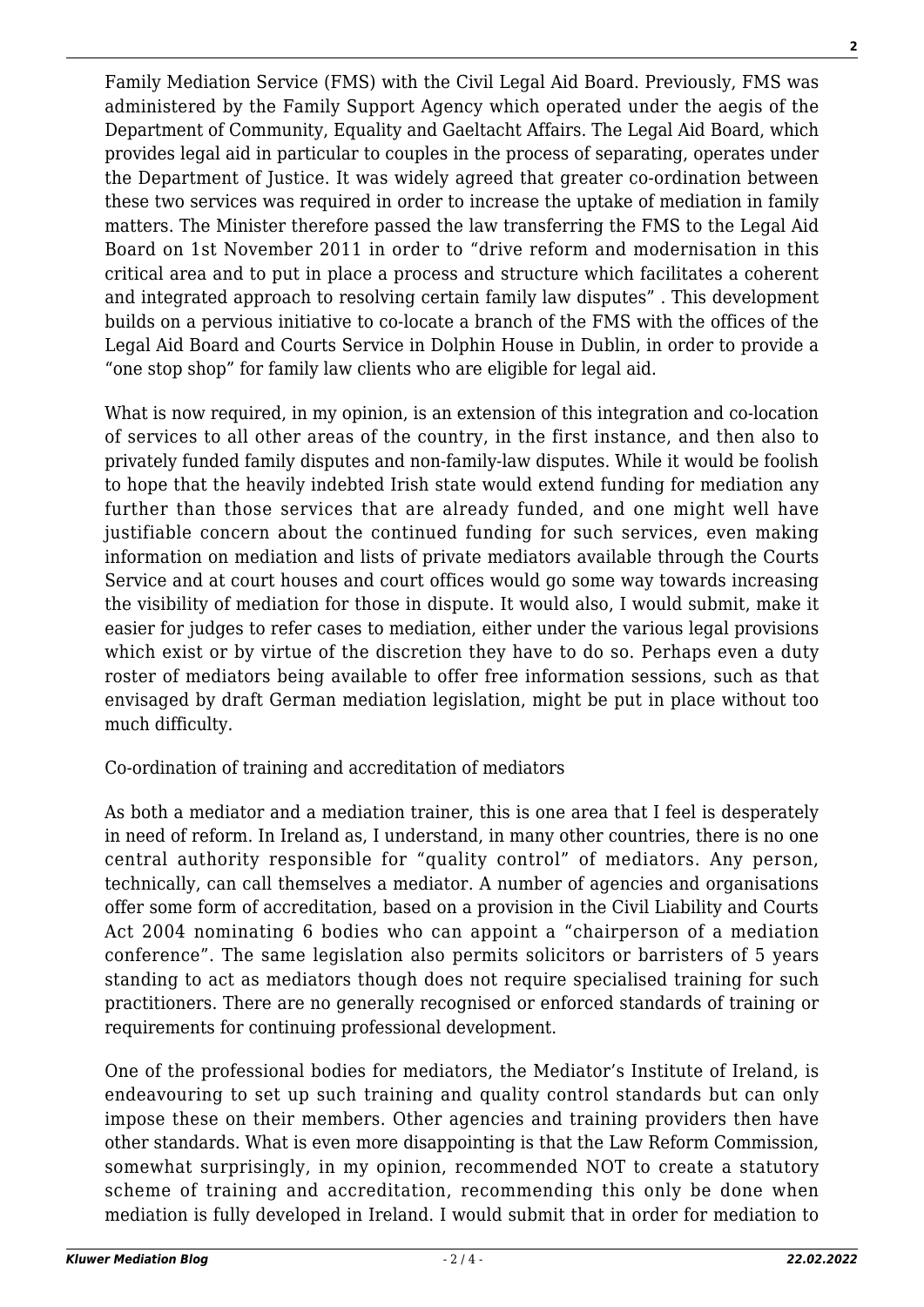develop as a credible alternative to litigation the quality of such services, particularly where they deal with vulnerable people, must be guaranteed and the standards of the profession must be universal, transparent and enforceable.

What we are left with for the moment are provisions contained in the current draft of the legislation to draw up a statutory Code of Conduct to which all mediators must then adhere. Let's hope that reflection and debate on this aspect of the proposed legislation might encourage the legislature to take quality control and mediation standards a bit further.

#### New areas in mediation

A final word on some of the areas I think Irish mediators will be working in in 2012. One trend that will no doubt carry on well into 2012 is that of debt related mediation. While anecdotally this is going on informally between banks and the indebted Irish public every day, I think an increasing number of borrowers, and hopefully lenders, will resort to structured mediation to manage debts of all sizes. This is particularly relevant now as traditional enforcement measures are no longer solving the problems associated with debt, particularly mortgage debt. More creative solutions are necessary and can often be found through mediation.

From a purely selfish perspective, I am hoping, and indeed anticipating, that cross border mediation will also increase, this being my special area of interest, as the EU Directive is fully implemented, and Ireland continues to come to terms with its relatively new multi-culturalism. In this context, and in view of the number of multinational companies now situated in Ireland, I think Online Dispute Resolution will also become increasingly interesting for Irish practitioners.

Also interesting to see will be how much use, if any, the mediation provisions of the Multi-Unit Developments Act, 2011, knows as the MUDS Act, get, about which I blogged in September 2011. At the recent annual conference of the Mediators Institute of Ireland, mediators from all disciplines and backgrounds seemed to be united in their condemnation of and consternation about these provisions. There was talk of "anti-MUDS clauses" in Agreements to Mediate and about mediators refusing to take on such cases. Furthermore, if the Mediation and Conciliation Bill 2010 is enacted in its current version, creativity will be required in addressing the likely conflicts between it, the MUDS Act and some other provisions with which it will likely clash.

In any event, as both a mediator and a trainer, I look forward to 2012 with substantially more optimism than pessimism, and think that the only way is up for mediation in Ireland. And sure if things do not progress quite as I would like to see them do, it will keep me in blogging material for some time to come!

*To make sure you do not miss out on regular updates from the Kluwer Mediation Blog,*